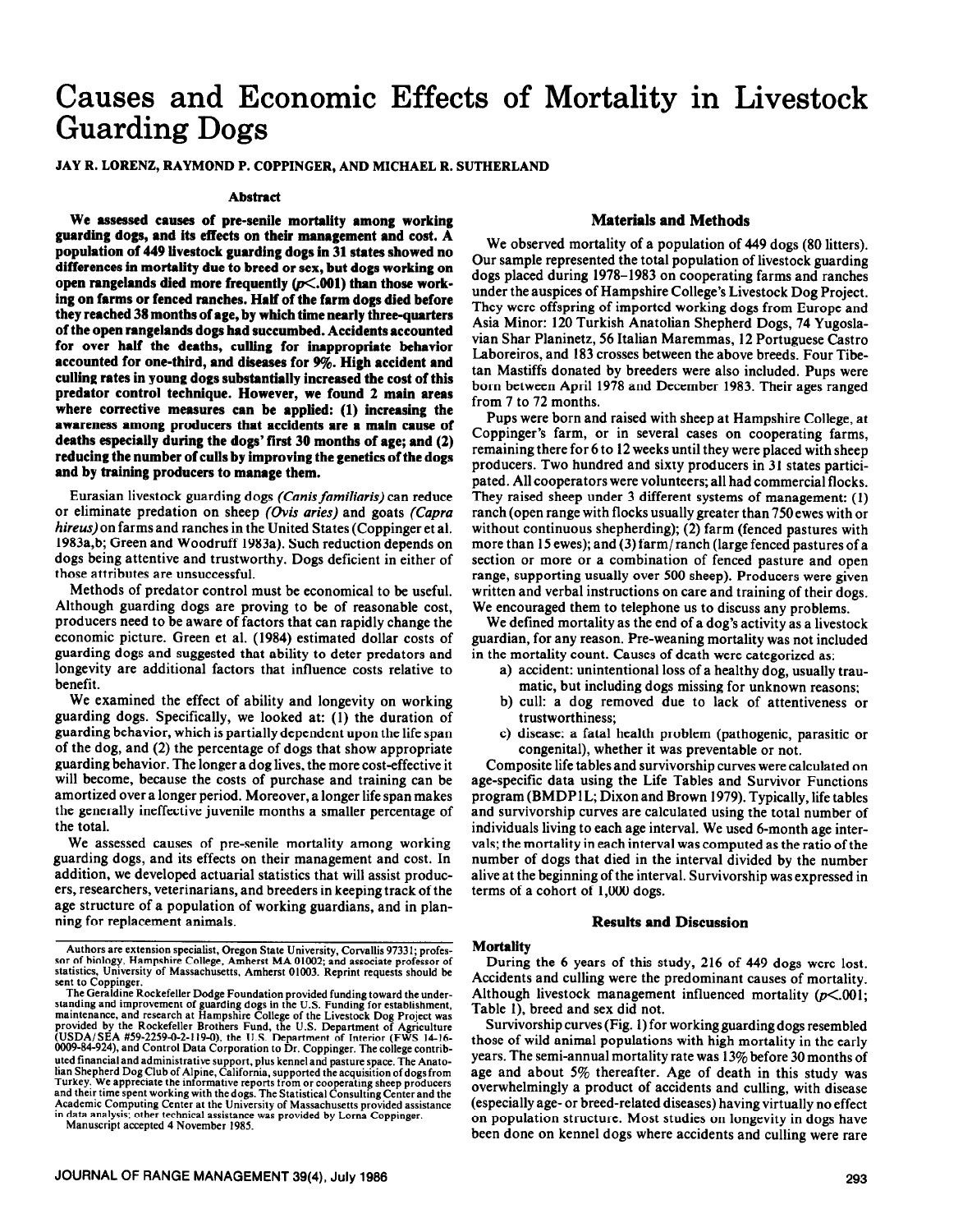**Table 1. Causes of mortality of 449 livestock guarding dogs born 1978-1982, by type of management system.** 

| Management system | Sample size | Accident | Cull | <b>Disease</b> | Total dead | Percent of<br>total dead |
|-------------------|-------------|----------|------|----------------|------------|--------------------------|
| Farm              | 224         | 48       | 41   |                | 100        | .41                      |
| Farm/Ranch        | 122         | 33       | 18   |                | 55         | .45                      |
| Ranch             | 83          | 43       | 13   |                | $61*$      | $.73*$                   |
| Total             | 449         | 124      | 72   | 20             | 216        | .48                      |
| $*_{p}<.001$      |             |          |      |                |            |                          |

(Comfort 1956, 1960), or have been specifically concerned with susceptibility of breeds to disease. Therefore it is not known if the dogs in our particular sample are generally representative of domestic dogs. Bronson's (1982) study of necropsy data on 56 breeds and crossbreeds showed a variation in mean age of death from 3.0 to 9.9 years. Comfort (1960) reported that mastiffs and wolfhounds lived considerably shorter (means of 6 and 7 years, respectively) than spaniels and Pekinese (11 and 12 years). The survivorship curve for guarding dogs on farms and farm/ ranches fell in between the curves for kennel dogs given by Comfort (1960) and for a population of stray dogs in Baltimore (Beck 1973).

# **Management**

Mortality on ranches exceeded mortality on farms and farm/ ranches (Breslow Test,  $p\leq 0.001$ ; Fig. 1). Because mortality rates



*Fig. 1. Survivorship of livestock guarding dogs.* 

were virtually identical on farms and farm/ranches, these data were combined for comparison with ranches. The semi-annual mortality rate for the first 30 months was twice as high on ranches  $(22\%)$  as on farms and farm/ranches  $(11\%)$ . However, after 30 months of age, dog mortality was similar in all systems of management.

ship on ranches slightly exceeded that of stray dogs in an urban and 30 months and the occurrence of behavioral problems such as hyperactivity, untrustworthiness and inattentiveness (Coppinger and Coppinger 1980, Coppinger et al. 1983b). High frequencies of investigatory and play behavior associated with development of puppies and with migratory range flocks may have resulted in higher accidental losses. These losses were particularly severe among inattentive dogs. On farms, producers tended to cull untrustworthy dogs, but not inattentive ones. On the range, inattentive dogs were more likely to become lost or killed.

In all management systems the semi-annual death rate decreased to about 5% after 30 months, indicating that survivors had learned to avoid dangers, or ontogenetic changes had occurred that reduced the likelihood of accidents, or behavioral misfits had been eliminated.

#### **Accidents**

**We** noted several causes of accidental deaths: 40 dogs (32%) disappeared; 38 (31%) were hit by vehicles; 17 (14%) were maliciously shot; 11 (9%) were poisoned; and 18 (15%) were lost to other causes. Half of the deaths of dogs placed on ranches were accidental, compared with 27% on farm/ranches and 19% on farms. We suspected that dogs that disappeared or were poisoned were often victims of other forms of predator control (trapping, gunning, or poisoning). Dogs were sometimes shot because friends or neighbors were not aware that the dog was supposed to be with the sheep. Guarding dogs tended not to chase cars; most of the vehicle deaths occurred in young dogs in the farmyard. Dogs hit by vehicles or lost were often displaying inattentive behavior and might otherwise have been culled later. Eighty-six percent of accidental deaths occurred before age 30 months.

#### Culling

Of the 72 dogs that were culled, 44 (57%) had injured or killed livestock, 8 (11%) were inattentive to livestock, 5 (7%) bit people, and 5 (7%) were culled for a combination of reasons. Culling accounted for one-third of all deaths. Ninety percent of culling occurred before age 30 months. On farms and farm/ranches, culling reduced the age at which half the dogs were dead (from 52 months to 38 months). However, ranchers tended to cull more heavily than did farmers; 37% of culled dogs were on ranches, 22% on farms and farm ranches. Inspection of the data indicated no differences due to breed or sex.

Noxious behaviors appeared to have both genetic and environmental components. Seven litters out of the 80 accounted for one-third of the culls. Several notable cases involved similarities in unacceptable behavior among littermates that had been placed during infancy in geographically separate areas. Also, the offspring of one sire bred to four dams (producing 5 litters) had a cull rate of 2.5 times greater than the average.

On ranches, 50% of the dogs were dead by 18 months of age, Further study of management techniques and early guardian<br>In mared with 38 months on farms and farm/ranches. Survivor-behavior, with a goal of increasing both trus compared with 38 months on farms and farm/ranches. Survivor-<br>ship on ranches slightly exceeded that of strav dogs in an urban<br>behavior, should help to identify breeding and training methods environment (Beck 1973). In fact, barely half of the dogs reached that will lead to reductions in culling. For example, untrustworthy working age (about 12 months). The lack of human support in dogs often exhibited a high working age (about 12 months). The lack of human support in dogs often exhibited a high frequency of play behavior, and were<br>remote areas may have contributed to early deaths but we sus-<br>often noted to be overfed and overw remote areas may have contributed to early deaths, but we sus-<br>pected a correlation between the high rate of accidents between 6 "extra" play may be reflective of a diet too high in calories (Mullerpected a correlation between the high rate of accidents between 6 "extra" play may be reflective of a diet too high in calories (Muller-<br>and 30 months and the occurrence of behavioral problems such as Schwarze et al. 1982)